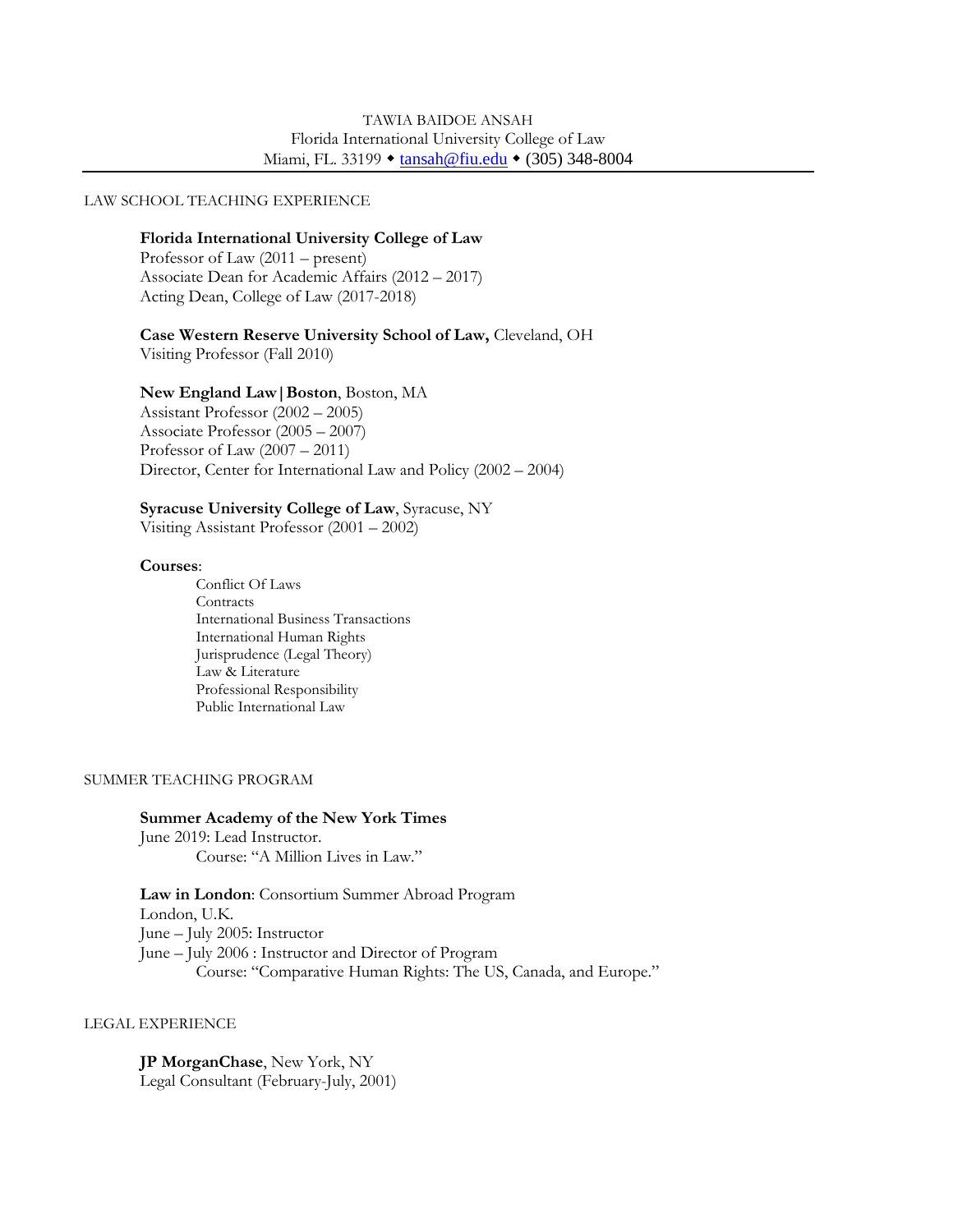**Cravath, Swaine & Moore**, New York, NY Contract Attorney (December 1999 – August 2000)

**Ministry of the Attorney General**, Toronto, ON Assistant Prosecutor (February 1996 – November 1999)

### OTHER PROFESSIONAL EXPERIENCE

**Council of Europe**, Kosovo, Federal Republic of Yugoslavia Elections Advisor (September-October 2000) Seconded by U.S. Department of State to advise on the municipal elections in Kosovo.

**Organization for Security and Cooperation in Europe**, Bosnia and Herzegovina Elections Advisor (March-May 2000)

**Organization for Security and Cooperation in Europe**, Bosnia and Herzegovina Elections Supervisor (September-November, 1997; November 1998) Registration Officer (May-July 1999)

**United Nations Human Rights Field Operation**, Kigali, Rwanda Human Rights Officer (August 1995 – February 1996)

**United Nations Centre for Human Rights**, Geneva, Switzerland Legal Intern (May-July 1995)

BAR ADMISSION: New York, 1999.

# EDUCATION

Columbia University, New York, NY Ph.D., English, 2001 (Distinction). President's Fellowship for doctoral program

University of Toronto Faculty of Law, Toronto, ON J.D. (LL.B.), 1995 Law Society of Upper Canada Fellowship Award International Human Rights Fellowship Award

Columbia University, New York, NY B.A., M.A. (M.Phil.), 1988 – 1991 Carnegie-Mellon Research Fellowship President's Fellowship for Master's program

# PUBLICATIONS

Book chapter, "The Open Grave: Memory and Monument," IN THE SHADOW OF GENOCIDE: JUSTICE AND TRANSFORMATION IN RWANDA TWENTY YEARS AFTER, eds. Tawia Ansah, Stephanie Wolfe, and Matthew Kane (forthcoming, Intersentia Books, Cambridge, 2019-2020).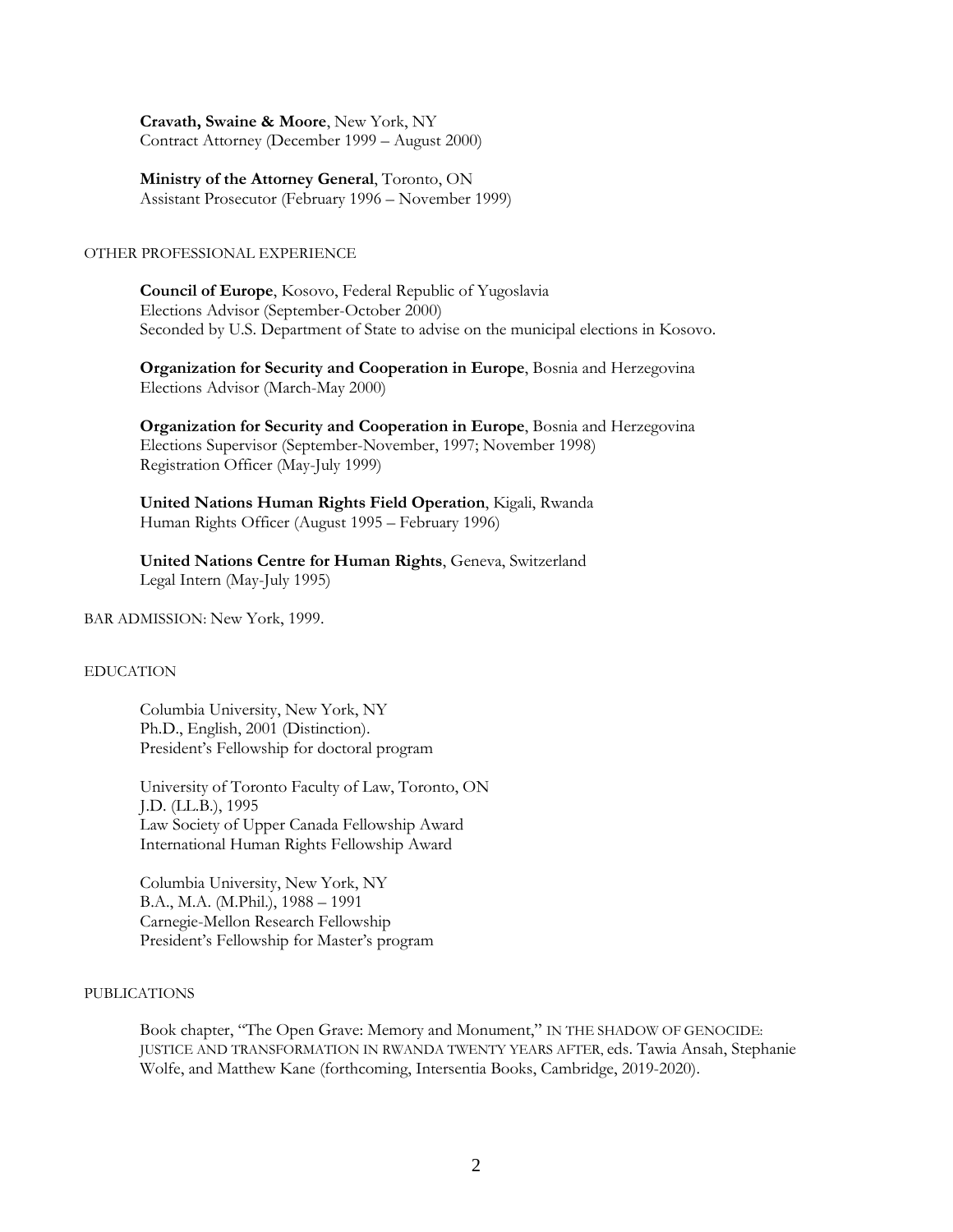"'Lawfare': A Rhetorical Analysis," Case Western Reserve University School of Law Journal of International Law [43:1 CWRU J. of Int'l. L. 87 2010].

"Subject to Surveillance: An Epistemology of the Object of Genocide Law," Washington University Jurisprudence Review [3 Wash. U. Jur. Rev. 31, 2010].

Book Chapter, "Gender and/as Genocide," THE POLITICS OF GENDER, ed. Yoke-Lian Lee (Routledge, 2010).

"Auschwitz as *Nomos* of Modern Legal Thought," Law & Literature [22:1 Law & Lit. 142 2010].

"New Adventures of Old Pauline Law," Griffith Law Review [18:2 Griffith L. Rev. 385 2009].

"Sovereignty, Identity, and the 'Apparatus of Death,'" New England Law Review [40 New Eng. L. Rev. 529 2006].

"Genocide and the Eroticization of Death: Law, Violence, and Moral Purity," University of Southern California Interdisciplinary Law Journal [14 S. Cal. Interdisc. L.J. 181 2005].

""A Terrible Purity': International Law, Morality, Religion, Exclusion," Cornell Journal of International Law [38 Cornell Int. L.J. 9 2005].

"Surprised by Sin: Human Rights and Universality," Syracuse Journal of International Law & Commerce [30 Syracuse J. Int'l L. & Com. 307 2003].

"War: Rhetoric and Norm-Creation in Response to Terror," Virginia Journal of International Law [43 VA. J. INT'L L. 797 2003].

Dissertation, "Redeeming Darkness: Stories of Genocide," Columbia University GSAS, 2001.

Book & Article Reviews:

Abena Ampofoa Asare, Truth Without Reconciliation: A Human Rights History of Ghana (U. Penn, 2018).

Lawrence Friedman, ed., Law and the Modern Condition: Literary and Historical Perspectives (Talbot, 2013).

Ed Morgan, The Aesthetics of International Law (Toronto, 2007).

Daniel Chow and Thomas Schoenbaum, International Business Transactions: Problems, Cases, and Materials (Aspen, 2007).

#### PAPERS/PRESENTATIONS

Seminar, Professionalism and Ethics: "Civil Rights, Civil Liberties." Lee County Bar Association, Ft. Myers, FL. November 11, 2017. Presentation: "Franz Kafka and Civility in the Law."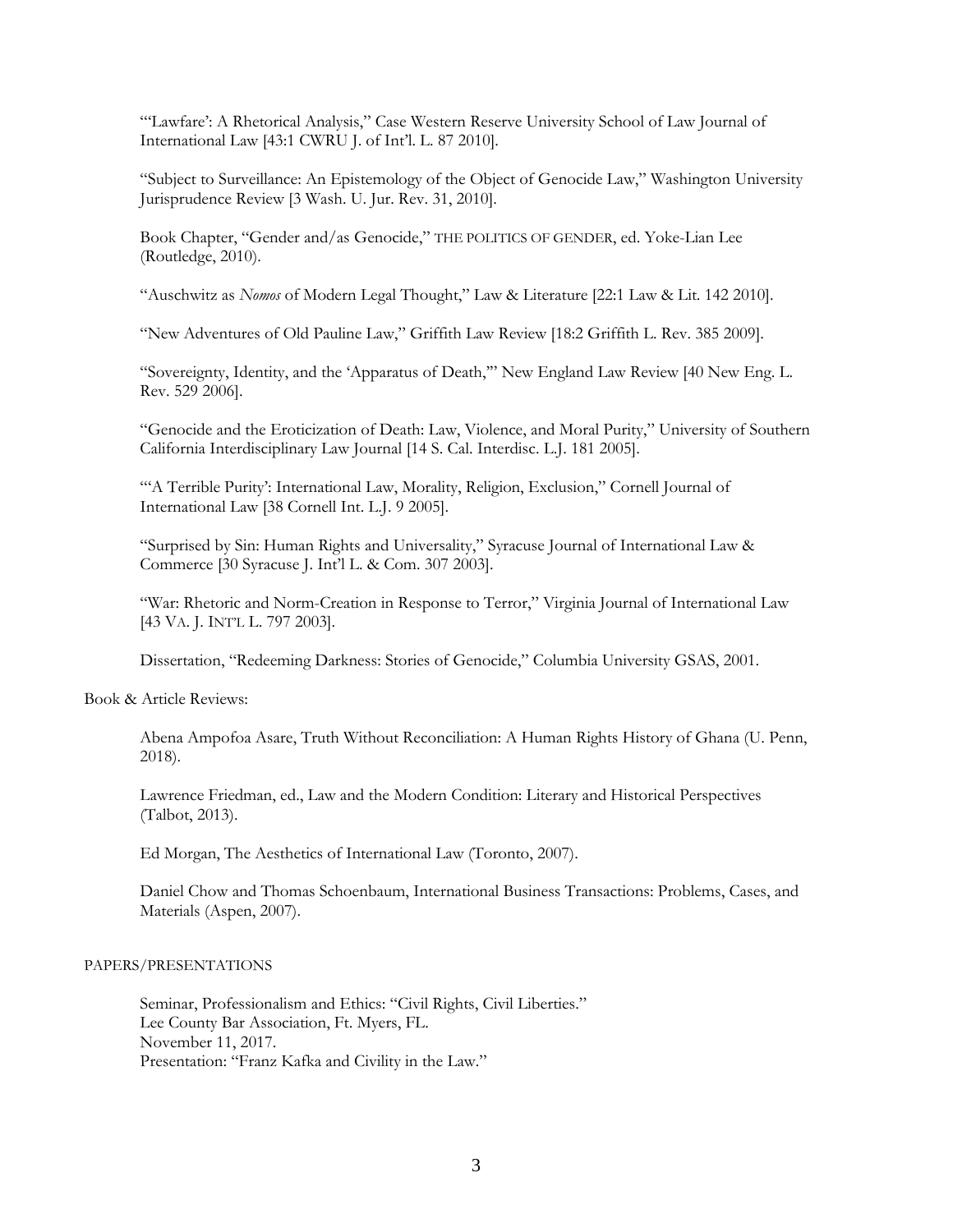Symposium: Teaching Sexual Orientation in Law: Doctrine, Theory, and Identity. FIU Law, Miami, FL. April 3, 2014. Presentation: Sexual Orientation in Contracts Law.

Symposium: Impact of Impunity on Post-Conflict Reconciliation: Lessons from Rwanda. FIU Law, Miami, FL. April 10, 2014. Presentation: History of "*Ethnie*" in Rwanda.

Conference: Rwanda 20 Years After: Memory, Justice, and Recovery in the Shadow of Genocide Weber State University, Ogden, UT March 28-30, 2014 Presentation: "Open Graves and Memorials: Reflections on the Aesthetics of De/composition."

Seminar: Sovereignty and Public International Law Lund University Faculty of Law, Lund, Sweden September 6, 2011 Presentation: Sovereignty and legitimacy in the wake of genocidal violence

Conference: Lawfare! Case Western Reserve University College of Law, Cleveland, OH September 9-10, 2010 Moderator: Definitions of Lawfare Panel; Experts Meeting.

Conference: Critical Legal Conference University of Leicester, U.K. September 11-13, 2009 Presentation: "Welcome, welcome, USA!': Rescue and the Victim as Subject."

Conference: Critical Legal Conference Glasgow, Scotland September 5-7, 2008 Presentation: "*Hors-texte*: Postsubjectivity and the Law's First Day"

Seminar: The Letters of St. Paul Lund University Faculty of Law, Lund, Sweden June 19, 2008 Presentation: "New Adventures of Old Pauline Law"

Nordic Council: "New Life in Traditional Ruins: Workshop on Law, Religion and Ethics" Sigtuna, Sweden January 9 – 12, 2008 Keynote Presentation: "Reinterpretations of St. Paul's Concept of Law"

Conference: Critical Legal Conference Birkbeck College, University of London September 14 – 16, 2007 Presentation: "Genocide Space: Law as *Cordon Sanitaire*"

Conference: Law and Society in the  $21^{st}$  Century (Joint annual b/w LSA and ISA) Humboldt University, Berlin, Germany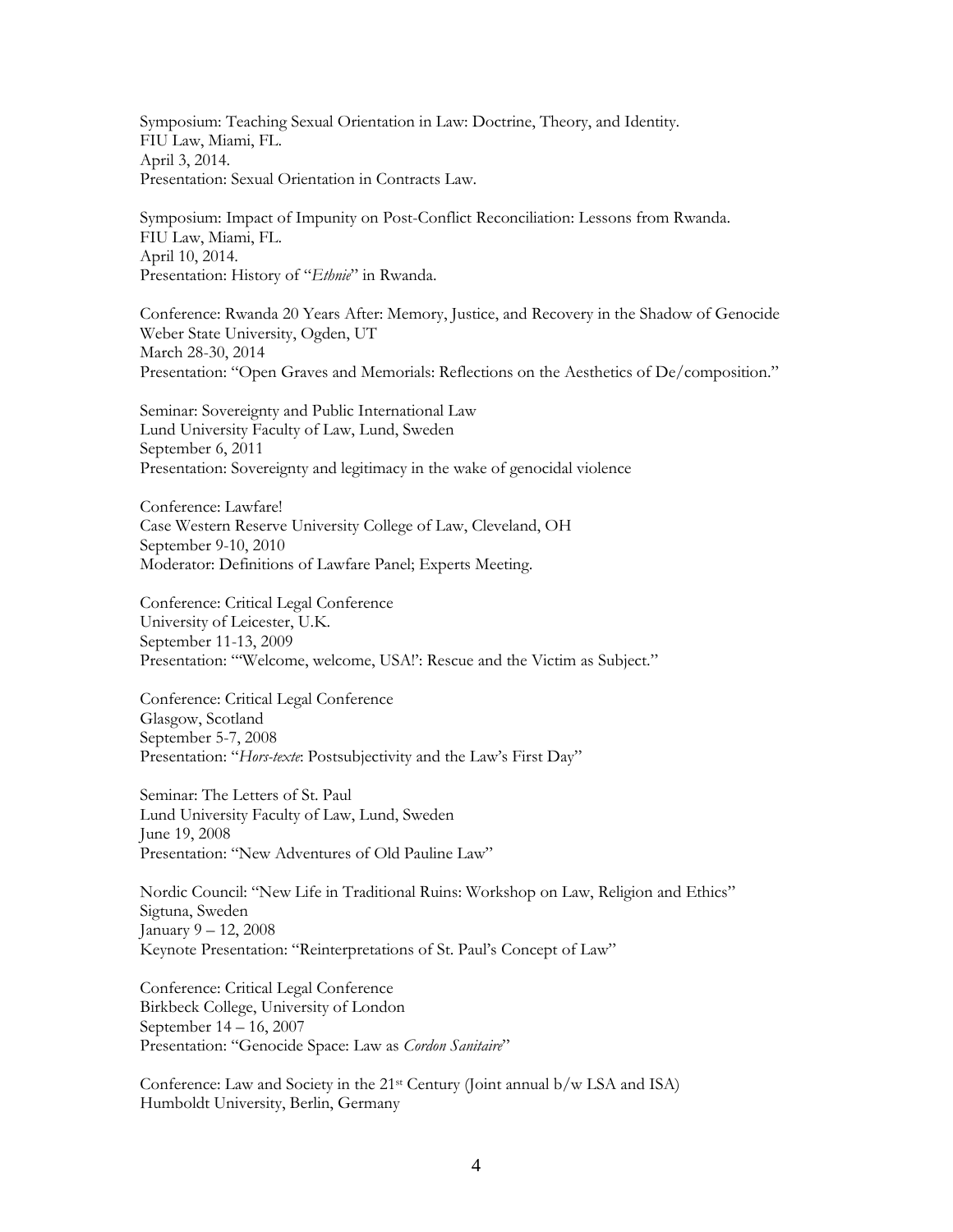July 25 – 28, 2007 Presentation: "Law, War, and the Messianic Sovereign"

Conference: Tenth Annual, Association for the Study of Law, Culture & the Humanities Georgetown University, Washington, D.C. March 23-24, 2007 Presentation: "Postcoloniality in Werner Herzog and Giorgio Agamben: Grizzly Man meets *Homo Sacer*"

Conference: Critical Legal Conference NALSAR (Law School), Hyderabad, India September 1-3, 2006 Presentation: "Forms of Resistance: Postcoloniality as Critique of/in the Time of the Now."

Conference/Workshop: Institute for Research on Women and Gender Columbia Law School, New York, New York April 7-8, 2006 Presentation: "'Wherefore My Beloved': Juridical Subjectivity and the State of Grace."

Conference: World International Studies Association, First Annual Conference Istanbul, Turkey August 24-28, 2005 Presented: "Genocide and the Sovereign's 'Real' Self: A View from the Margins."

Conference: Eighth Annual, Association for the Study of Law, Culture & the Humanities University of Texas at Austin March 11-12, 2005 Presented: "Genocide and Sovereignty: The Question of (a Quest for) Moral Purity."

Conference: Annual Amnesty International Conference Boston University School of Law, Boston, MA November 13, 2004. Panelist, Roundtable: "International Criminal Court: Recent Developments and Critiques."

Conference: Second National People of Color Legal Scholarship Conference: America, Race, and Law at the Crossroads. George Washington University Law School, Washington, D.C. October 8-12, 2004 Presented: "Abu Ghraib: Power-displacement and abuse at the 'crossroads' of inter/national law."

Conference: Fifth Pan-European International Relations Conference The Netherlands Congress Centre, The Hague, The Netherlands September 8-12, 2004 Panel Discussant: "The Challenges of Human (In)Security."

Conference: Massachusetts Black Judges Association Boston College Law School, April 30, 2004 Topic: "50 years of Brown v. Board of Education." Presented: "Comments on The International Dimensions of *Brown*."

Conference: New World Legal Orders: New Approaches to Meet New Worlds of Law University of Toronto Faculty of Law/Osgoode Hall Law School, York University, Toronto, ON.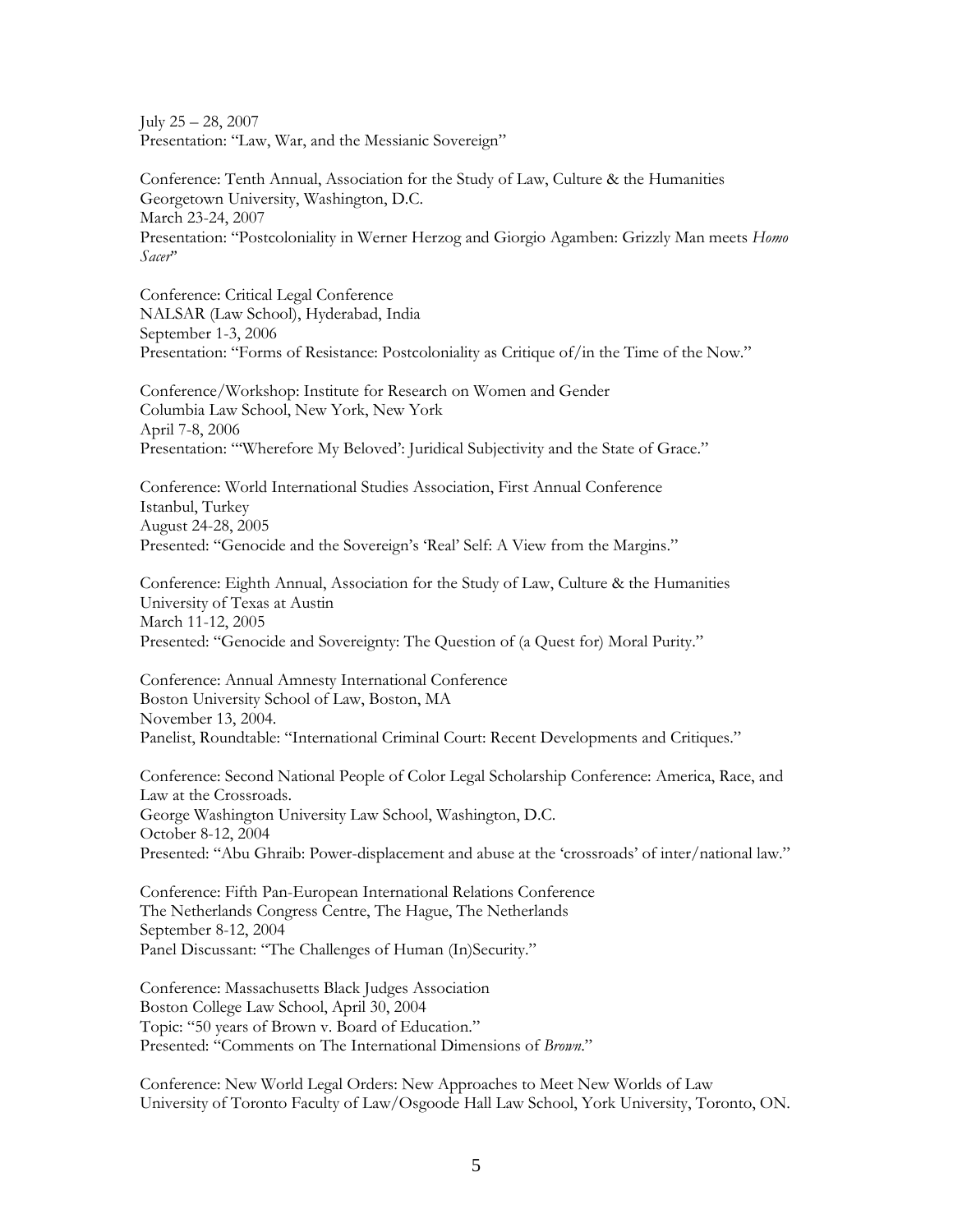April 23-24, 2004 Presented: "The New Rwandan Constitution: The Sovereign as I-Am-Not."

Conference: Seventh Annual, Association for the Study of Law, Culture & the Humanities University of Connecticut School of Law March 12, 2004 Presented: "Law and Morality: The Turn to Ethics, the Turn from Religion."

Conference: MCLE-Boston December 8, 2003 Panel Discussion with Michael Dukakis: "International Law: Alive or Dead?"

Conference: Progressive Lawyering Project Northeastern University School of Law November 6-8, 2003 Presented: "The Language of War and the Norms of Violence."

Conference: "The New American Hegemony?" University of Connecticut School of Law October 17, 2003 Presented: "'Return of the Repressed': Religion, Exclusion, Hegemony."

Minority Law Student's Association Presentation Series New England School of Law April 28, 2003 Presented: "Manichaeism and nostalgia: how legal narratives in Rwanda shaped identity in relation to mass violence."

Symposium: Thirty years of International Law Scholarship, Syracuse Journal of International Law & Commerce 1973 – 2003. Syracuse University College of Law, March 28, 2003 Presented: "'Surprised by Sin': Human Rights and Universality."

Sixth Annual Conference, Association for the Study of Law, Culture and the Humanities N.Y.U./Benjamin Cardozo School of Law March 7, 2003 Presented: "Rhetoric of War and the Norms Governing the Use of Force."

Conference: "The ICTY at Ten: A Critical Assessment of the Major Rulings of the International Criminal Tribunal over the Past Decade." New England School of Law November 9, 2002. Presented: Opening and Closing Remarks.

Symposium on Global Human Rights. New England School of Law, Boston, MA March 22, 2002 Presented: Closing Remarks: "Human Rights After 9/11."

Faculty Luncheon Presentation Series. Syracuse University College of Law